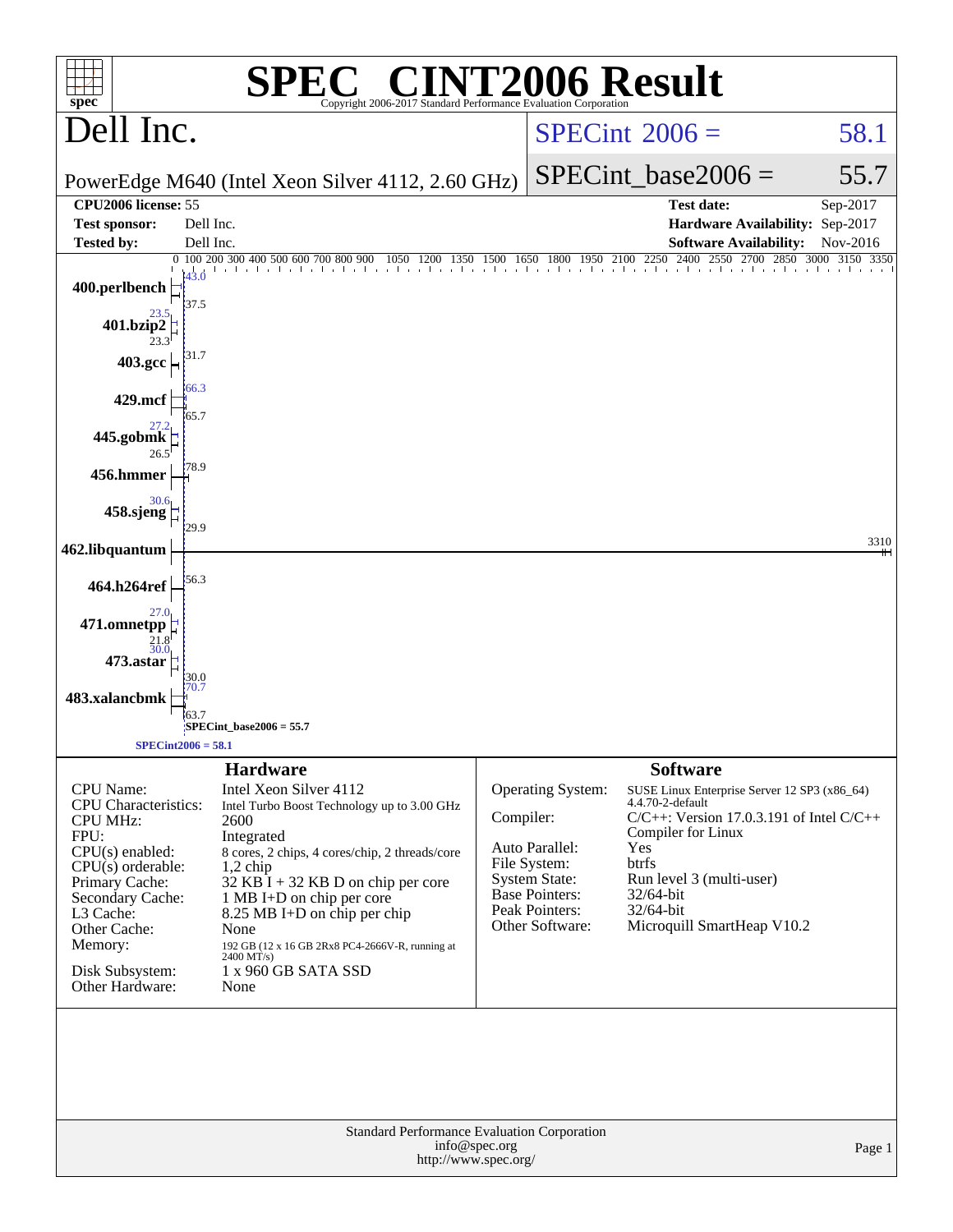

# Dell Inc.

### $SPECint2006 = 58.1$  $SPECint2006 = 58.1$

PowerEdge M640 (Intel Xeon Silver 4112, 2.60 GHz)

 $SPECTnt\_base2006 = 55.7$ 

**[CPU2006 license:](http://www.spec.org/auto/cpu2006/Docs/result-fields.html#CPU2006license)** 55 **[Test date:](http://www.spec.org/auto/cpu2006/Docs/result-fields.html#Testdate)** Sep-2017

**[Test sponsor:](http://www.spec.org/auto/cpu2006/Docs/result-fields.html#Testsponsor)** Dell Inc. **[Hardware Availability:](http://www.spec.org/auto/cpu2006/Docs/result-fields.html#HardwareAvailability)** Sep-2017 **[Tested by:](http://www.spec.org/auto/cpu2006/Docs/result-fields.html#Testedby)** Dell Inc. **[Software Availability:](http://www.spec.org/auto/cpu2006/Docs/result-fields.html#SoftwareAvailability)** Nov-2016

### **[Results Table](http://www.spec.org/auto/cpu2006/Docs/result-fields.html#ResultsTable)**

|                                                                                                          | <b>Base</b>    |              |                |       |                | <b>Peak</b> |                |              |                |              |                |              |
|----------------------------------------------------------------------------------------------------------|----------------|--------------|----------------|-------|----------------|-------------|----------------|--------------|----------------|--------------|----------------|--------------|
| <b>Benchmark</b>                                                                                         | <b>Seconds</b> | <b>Ratio</b> | <b>Seconds</b> | Ratio | <b>Seconds</b> | Ratio       | <b>Seconds</b> | <b>Ratio</b> | <b>Seconds</b> | <b>Ratio</b> | <b>Seconds</b> | <b>Ratio</b> |
| $ 400$ .perlbench                                                                                        | 261            | 37.5         | 261            | 37.4  | 260            | 37.6        | 227            | 43.0         | 227            | 43.1         | 227            | 43.0         |
| 401.bzip2                                                                                                | 414            | 23.3         | 415            | 23.3  | 415            | 23.3        | 411            | 23.5         | 410            | 23.5         | 411            | 23.5         |
| $403.\text{gcc}$                                                                                         | 252            | 31.9         | 254            | 31.7  | 254            | 31.7        | 252            | 31.9         | 254            | <u>31.7</u>  | 254            | 31.7         |
| $429$ mcf                                                                                                | 139            | 65.7         | 135            | 67.6  | 139            | 65.6        | 139            | 65.8         | 138            | 66.3         | 137            | 66.7         |
| $445$ .gobmk                                                                                             | 395            | 26.5         | 395            | 26.6  | <u>395</u>     | 26.5        | 386            | 27.2         | 386            | 27.2         | 386            | 27.2         |
| $456.$ hmmer                                                                                             | 118            | 79.1         | 118            | 78.8  | 118            | 78.9        | 118            | 79.1         | 118            | 78.8         | 118            | 78.9         |
| $458$ .sjeng                                                                                             | 405            | 29.9         | 404            | 29.9  | 404            | 29.9        | 396            | 30.6         | 396            | 30.6         | 396            | 30.6         |
| 462.libquantum                                                                                           | 6.27           | 3300         | 6.25           | 3310  | 6.20           | 3340        | 6.27           | 3300         | 6.25           | 3310         | 6.20           | 3340         |
| 464.h264ref                                                                                              | 393            | 56.3         | 393            | 56.3  | 393            | 56.3        | 393            | 56.3         | 393            | 56.3         | 393            | 56.3         |
| $ 471$ .omnetpp                                                                                          | 281            | 22.2         | 287            | 21.8  | 288            | 21.7        | <u>231</u>     | 27.0         | 232            | 27.0         | 231            | 27.1         |
| $473$ . astar                                                                                            | 237            | 29.6         | 234            | 30.0  | 233            | 30.2        | 233            | 30.2         | 234            | 30.0         | 234            | 30.0         |
| 483.xalancbmk                                                                                            | 109            | 63.3         | 108            | 63.7  | 107            | 64.3        | 97.6           | 70.7         | 98.7           | 69.9         | 97.3           | 70.9         |
| Results appear in the order in which they were run. Bold underlined text indicates a median measurement. |                |              |                |       |                |             |                |              |                |              |                |              |

### **[Submit Notes](http://www.spec.org/auto/cpu2006/Docs/result-fields.html#SubmitNotes)**

 The numactl mechanism was used to bind copies to processors. The config file option 'submit' was used to generate numactl commands to bind each copy to a specific processor. For details, please see the config file.

### **[Operating System Notes](http://www.spec.org/auto/cpu2006/Docs/result-fields.html#OperatingSystemNotes)**

Stack size set to unlimited using "ulimit -s unlimited"

### **[Platform Notes](http://www.spec.org/auto/cpu2006/Docs/result-fields.html#PlatformNotes)**

 BIOS settings: Sub NUMA Cluster disabled Virtualization Technology disabled System Profile set to Custom CPU Performance set to Maximum Performance C States set to Autonomous C1E disabled Energy Efficient Turbo disabled Uncore Frequency set to Dynamic Energy Efficiency Policy set to Performance Memory Patrol Scrub disabled Logical Processor enabled CPU Interconnect Bus Link Power Management disabled PCI ASPM L1 Link Power Management disabled Sysinfo program /root/cpu2006-1.2\_ic17u3/config/sysinfo.rev6993 Revision 6993 of 2015-11-06 (b5e8d4b4eb51ed28d7f98696cbe290c1) running on linux-8d7c Sat Sep 2 08:52:01 2017 Continued on next page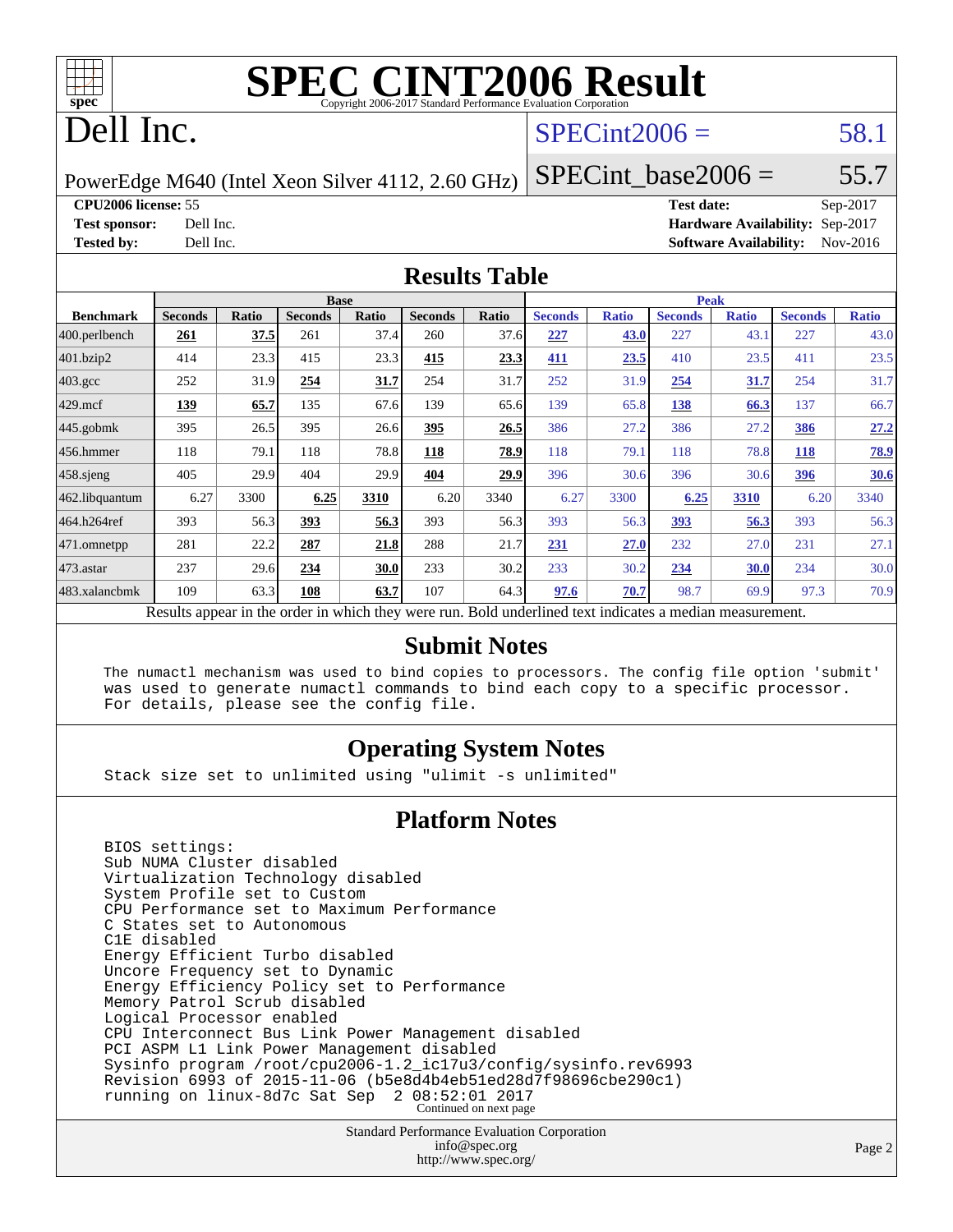| $spec^*$                                    |                                                                                                                                                                                                                                                                                                                                                                                                                                                                                                                                                                                                                                                                                                                                                                                                                                                                                                                                                                                                                                                                                                              |                              | <b>SPEC CINT2006 Result</b><br>Copyright 2006-2017 Standard Performance Evaluation Corporation |                 |                                                                                                                                                                                                                            |          |
|---------------------------------------------|--------------------------------------------------------------------------------------------------------------------------------------------------------------------------------------------------------------------------------------------------------------------------------------------------------------------------------------------------------------------------------------------------------------------------------------------------------------------------------------------------------------------------------------------------------------------------------------------------------------------------------------------------------------------------------------------------------------------------------------------------------------------------------------------------------------------------------------------------------------------------------------------------------------------------------------------------------------------------------------------------------------------------------------------------------------------------------------------------------------|------------------------------|------------------------------------------------------------------------------------------------|-----------------|----------------------------------------------------------------------------------------------------------------------------------------------------------------------------------------------------------------------------|----------|
| Dell Inc.                                   |                                                                                                                                                                                                                                                                                                                                                                                                                                                                                                                                                                                                                                                                                                                                                                                                                                                                                                                                                                                                                                                                                                              |                              |                                                                                                | $SPECint2006 =$ |                                                                                                                                                                                                                            | 58.1     |
|                                             | PowerEdge M640 (Intel Xeon Silver 4112, 2.60 GHz)                                                                                                                                                                                                                                                                                                                                                                                                                                                                                                                                                                                                                                                                                                                                                                                                                                                                                                                                                                                                                                                            |                              |                                                                                                |                 | $SPECint base2006 =$                                                                                                                                                                                                       | 55.7     |
| CPU2006 license: 55<br><b>Test sponsor:</b> | Dell Inc.                                                                                                                                                                                                                                                                                                                                                                                                                                                                                                                                                                                                                                                                                                                                                                                                                                                                                                                                                                                                                                                                                                    |                              |                                                                                                |                 | <b>Test date:</b><br>Hardware Availability: Sep-2017                                                                                                                                                                       | Sep-2017 |
| <b>Tested by:</b>                           | Dell Inc.                                                                                                                                                                                                                                                                                                                                                                                                                                                                                                                                                                                                                                                                                                                                                                                                                                                                                                                                                                                                                                                                                                    |                              |                                                                                                |                 | <b>Software Availability:</b> Nov-2016                                                                                                                                                                                     |          |
|                                             |                                                                                                                                                                                                                                                                                                                                                                                                                                                                                                                                                                                                                                                                                                                                                                                                                                                                                                                                                                                                                                                                                                              |                              | <b>Platform Notes (Continued)</b>                                                              |                 |                                                                                                                                                                                                                            |          |
| uname $-a$ :                                | This section contains SUT (System Under Test) info as seen by<br>some common utilities. To remove or add to this section, see:<br>http://www.spec.org/cpu2006/Docs/config.html#sysinfo<br>From /proc/cpuinfo<br>model name: $Intel(R)$ Xeon(R) Silver 4112 CPU @ 2.60GHz<br>2 "physical id"s (chips)<br>16 "processors"<br>caution.)<br>cpu cores $: 4$<br>siblings : 8<br>physical 0: cores 1 2 4 5<br>physical 1: cores 1 2 4 5<br>cache size : 8448 KB<br>From /proc/meminfo<br>MemTotal:<br>HugePages Total:<br>Hugepagesize:<br>From /etc/*release* /etc/*version*<br>SuSE-release:<br>SUSE Linux Enterprise Server 12 (x86_64)<br>$VERSION = 12$<br>$PATCHLEVEL = 3$<br>release.<br># Please check /etc/os-release for details about this release.<br>os-release:<br>NAME="SLES"<br>VERSION="12-SP3"<br>VERSION_ID="12.3"<br>PRETTY_NAME="SUSE Linux Enterprise Server 12 SP3"<br>ID="sles"<br>ANSI COLOR="0;32"<br>CPE NAME="cpe:/o:suse:sles:12:sp3"<br>Linux linux-8d7c 4.4.70-2-default #1 SMP Wed Jun 7 15:12:06 UTC 2017<br>(4502c76) x86_64 x86_64 x86_64 GNU/Linux<br>run-level 3 Aug 31 23:56 | 196682072 kB<br>0<br>2048 kB |                                                                                                |                 | cores, siblings (Caution: counting these is hw and system dependent.<br>following excerpts from /proc/cpuinfo might not be reliable. Use with<br># This file is deprecated and will be removed in a future service pack or | The      |
|                                             | SPEC is set to: /root/cpu2006-1.2_ic17u3<br>Filesystem<br>Type<br>/dev/sda3<br>Additional information from dmidecode:                                                                                                                                                                                                                                                                                                                                                                                                                                                                                                                                                                                                                                                                                                                                                                                                                                                                                                                                                                                        | btrfs 855G 7.0G 848G         | Size Used Avail Use% Mounted on                                                                | $1\%$ /         |                                                                                                                                                                                                                            |          |
|                                             |                                                                                                                                                                                                                                                                                                                                                                                                                                                                                                                                                                                                                                                                                                                                                                                                                                                                                                                                                                                                                                                                                                              |                              |                                                                                                |                 | Warning: Use caution when you interpret this section. The 'dmidecode' program Continued on next page                                                                                                                       |          |
|                                             |                                                                                                                                                                                                                                                                                                                                                                                                                                                                                                                                                                                                                                                                                                                                                                                                                                                                                                                                                                                                                                                                                                              |                              | Standard Performance Evaluation Corporation<br>info@spec.org<br>http://www.spec.org/           |                 |                                                                                                                                                                                                                            | Page 3   |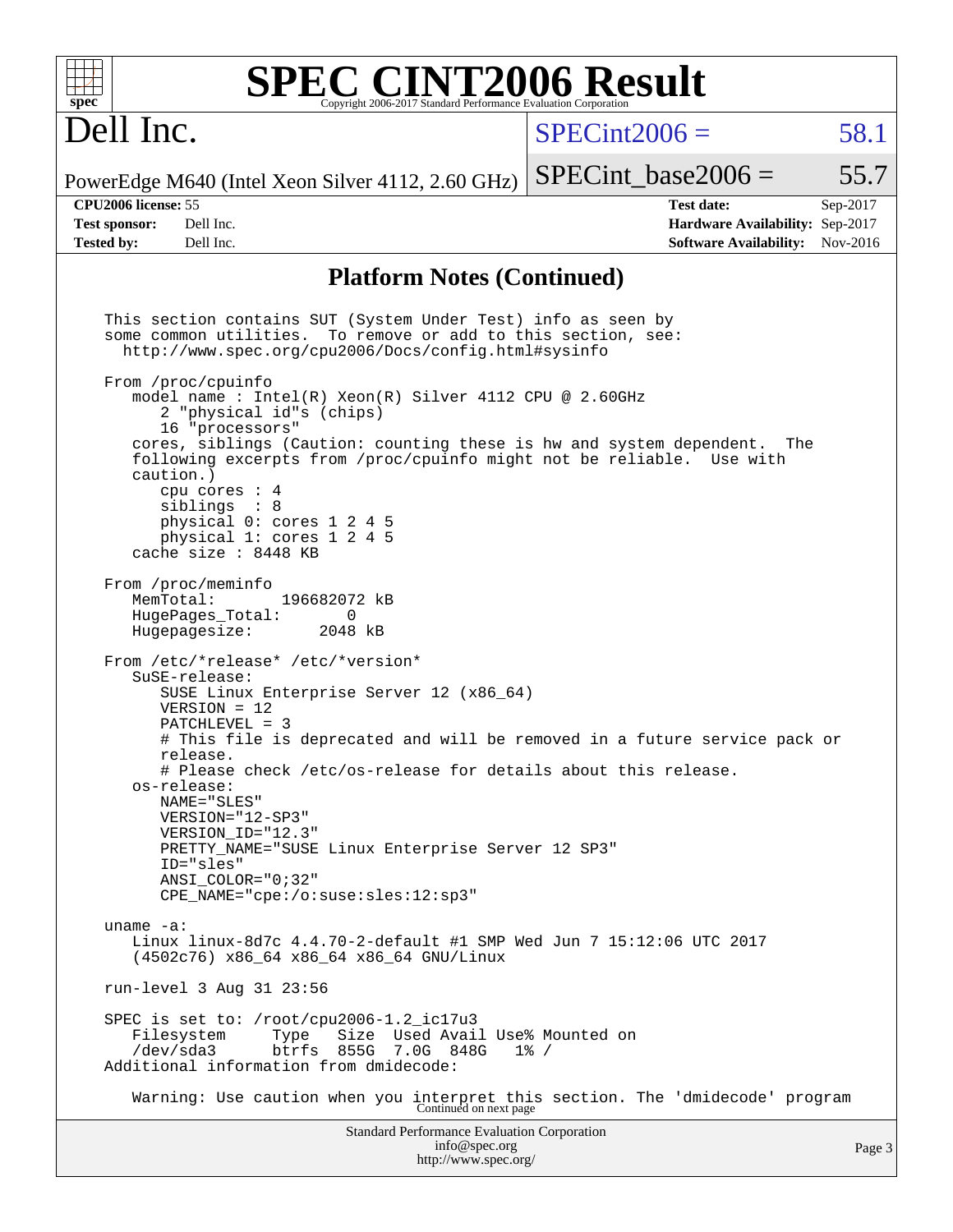

# Dell Inc.

 $SPECint2006 = 58.1$  $SPECint2006 = 58.1$ 

PowerEdge M640 (Intel Xeon Silver 4112, 2.60 GHz) SPECint base2006 =  $55.7$ 

**[CPU2006 license:](http://www.spec.org/auto/cpu2006/Docs/result-fields.html#CPU2006license)** 55 **[Test date:](http://www.spec.org/auto/cpu2006/Docs/result-fields.html#Testdate)** Sep-2017 **[Test sponsor:](http://www.spec.org/auto/cpu2006/Docs/result-fields.html#Testsponsor)** Dell Inc. **[Hardware Availability:](http://www.spec.org/auto/cpu2006/Docs/result-fields.html#HardwareAvailability)** Sep-2017 **[Tested by:](http://www.spec.org/auto/cpu2006/Docs/result-fields.html#Testedby)** Dell Inc. **[Software Availability:](http://www.spec.org/auto/cpu2006/Docs/result-fields.html#SoftwareAvailability)** Nov-2016

#### **[Platform Notes \(Continued\)](http://www.spec.org/auto/cpu2006/Docs/result-fields.html#PlatformNotes)**

 reads system data which is "intended to allow hardware to be accurately determined", but the intent may not be met, as there are frequent changes to hardware, firmware, and the "DMTF SMBIOS" standard.

BIOS Dell Inc. 1.0.0 08/10/2017

 Memory: 12x 00AD00B300AD HMA82GR7AFR8N-VK 16 GB 2 rank 2666 MHz, configured at 2400 MHz

4x Not Specified Not Specified

(End of data from sysinfo program)

### **[General Notes](http://www.spec.org/auto/cpu2006/Docs/result-fields.html#GeneralNotes)**

Environment variables set by runspec before the start of the run:  $KMP_A$ FFINITY = "granularity=fine, scatter" LD\_LIBRARY\_PATH = "/root/cpu2006-1.2\_ic17u3/lib/ia32:/root/cpu2006-1.2\_ic17u3/lib/intel64:/root/cpu2006-1.2\_ic17u3/sh10.2" OMP\_NUM\_THREADS = "8"

 Binaries compiled on a system with 1x Intel Core i7-4790 CPU + 32GB RAM memory using Redhat Enterprise Linux 7.2 Transparent Huge Pages enabled by default. Filesystem page cache cleared with: shell invocation of 'sync; echo 3 > /proc/sys/vm/drop\_caches' prior to run

### **[Base Compiler Invocation](http://www.spec.org/auto/cpu2006/Docs/result-fields.html#BaseCompilerInvocation)**

[C benchmarks](http://www.spec.org/auto/cpu2006/Docs/result-fields.html#Cbenchmarks): [icc -m64](http://www.spec.org/cpu2006/results/res2017q4/cpu2006-20170918-49859.flags.html#user_CCbase_intel_icc_64bit_bda6cc9af1fdbb0edc3795bac97ada53)

[C++ benchmarks:](http://www.spec.org/auto/cpu2006/Docs/result-fields.html#CXXbenchmarks) [icpc -m64](http://www.spec.org/cpu2006/results/res2017q4/cpu2006-20170918-49859.flags.html#user_CXXbase_intel_icpc_64bit_fc66a5337ce925472a5c54ad6a0de310)

### **[Base Portability Flags](http://www.spec.org/auto/cpu2006/Docs/result-fields.html#BasePortabilityFlags)**

|                                                    | 400.perlbench: -DSPEC_CPU_LP64 -DSPEC_CPU_LINUX_X64 |
|----------------------------------------------------|-----------------------------------------------------|
| 401.bzip2: -DSPEC_CPU_LP64                         |                                                     |
| 403.gcc: -DSPEC_CPU_LP64                           |                                                     |
| 429.mcf: -DSPEC CPU LP64                           |                                                     |
| 445.gobmk: -DSPEC_CPU_LP64                         |                                                     |
| 456.hmmer: - DSPEC CPU LP64                        |                                                     |
| 458.sjeng: -DSPEC_CPU_LP64                         |                                                     |
| 462.libquantum: - DSPEC_CPU_LP64 - DSPEC_CPU_LINUX |                                                     |
| 464.h264ref: -DSPEC CPU LP64                       |                                                     |
| 471.omnetpp: -DSPEC_CPU_LP64                       |                                                     |
| 473.astar: - DSPEC CPU LP64                        |                                                     |
|                                                    |                                                     |

Continued on next page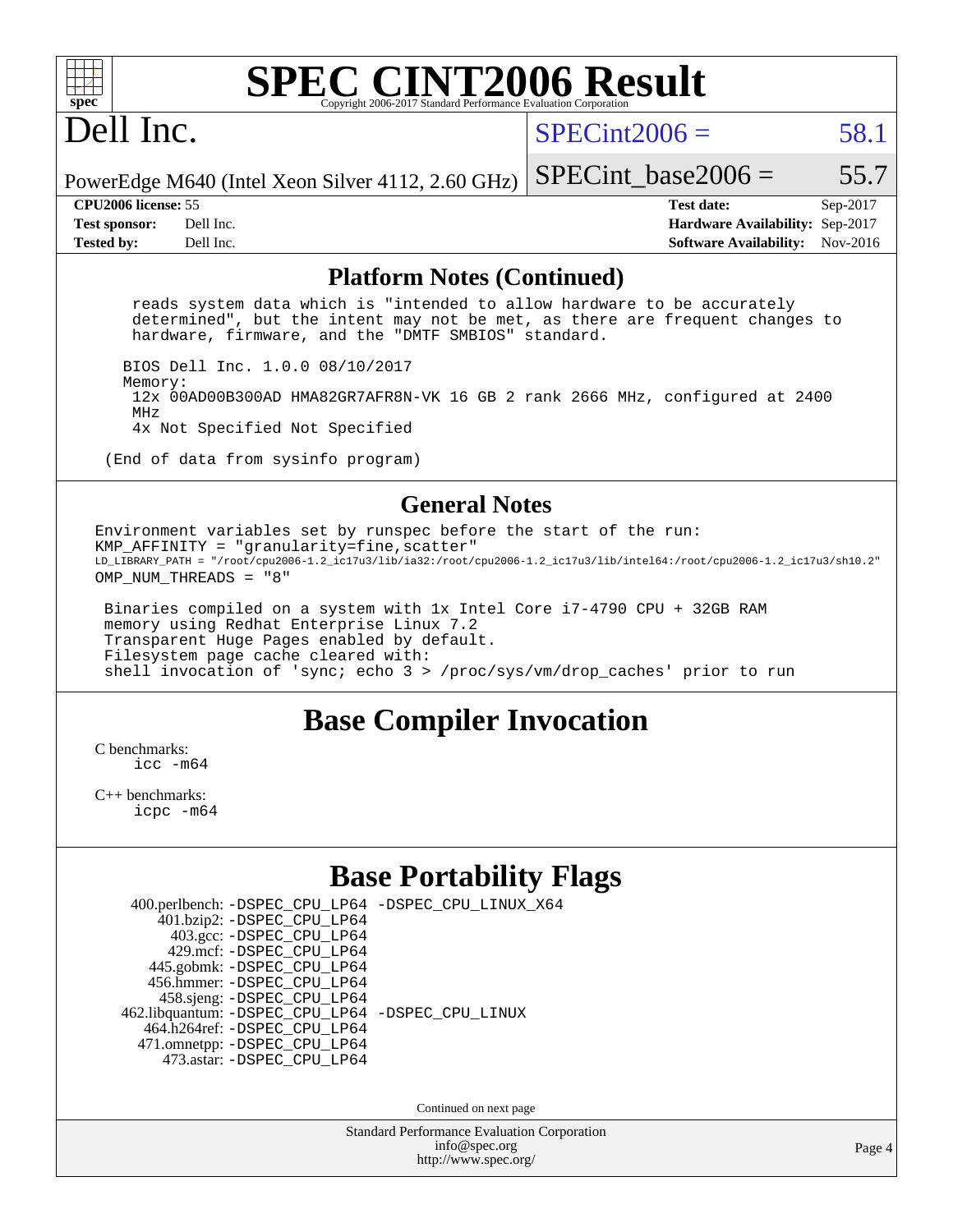

Dell Inc.

 $SPECint2006 = 58.1$  $SPECint2006 = 58.1$ 

PowerEdge M640 (Intel Xeon Silver 4112, 2.60 GHz)

SPECint base2006 =  $55.7$ 

**[CPU2006 license:](http://www.spec.org/auto/cpu2006/Docs/result-fields.html#CPU2006license)** 55 **[Test date:](http://www.spec.org/auto/cpu2006/Docs/result-fields.html#Testdate)** Sep-2017 **[Test sponsor:](http://www.spec.org/auto/cpu2006/Docs/result-fields.html#Testsponsor)** Dell Inc. **[Hardware Availability:](http://www.spec.org/auto/cpu2006/Docs/result-fields.html#HardwareAvailability)** Sep-2017 **[Tested by:](http://www.spec.org/auto/cpu2006/Docs/result-fields.html#Testedby)** Dell Inc. **[Software Availability:](http://www.spec.org/auto/cpu2006/Docs/result-fields.html#SoftwareAvailability)** Nov-2016

# **[Base Portability Flags \(Continued\)](http://www.spec.org/auto/cpu2006/Docs/result-fields.html#BasePortabilityFlags)**

483.xalancbmk: [-DSPEC\\_CPU\\_LP64](http://www.spec.org/cpu2006/results/res2017q4/cpu2006-20170918-49859.flags.html#suite_basePORTABILITY483_xalancbmk_DSPEC_CPU_LP64) [-DSPEC\\_CPU\\_LINUX](http://www.spec.org/cpu2006/results/res2017q4/cpu2006-20170918-49859.flags.html#b483.xalancbmk_baseCXXPORTABILITY_DSPEC_CPU_LINUX)

# **[Base Optimization Flags](http://www.spec.org/auto/cpu2006/Docs/result-fields.html#BaseOptimizationFlags)**

[C benchmarks](http://www.spec.org/auto/cpu2006/Docs/result-fields.html#Cbenchmarks):

[-xCORE-AVX2](http://www.spec.org/cpu2006/results/res2017q4/cpu2006-20170918-49859.flags.html#user_CCbase_f-xCORE-AVX2) [-ipo](http://www.spec.org/cpu2006/results/res2017q4/cpu2006-20170918-49859.flags.html#user_CCbase_f-ipo) [-O3](http://www.spec.org/cpu2006/results/res2017q4/cpu2006-20170918-49859.flags.html#user_CCbase_f-O3) [-no-prec-div](http://www.spec.org/cpu2006/results/res2017q4/cpu2006-20170918-49859.flags.html#user_CCbase_f-no-prec-div) [-parallel](http://www.spec.org/cpu2006/results/res2017q4/cpu2006-20170918-49859.flags.html#user_CCbase_f-parallel) [-qopt-prefetch](http://www.spec.org/cpu2006/results/res2017q4/cpu2006-20170918-49859.flags.html#user_CCbase_f-qopt-prefetch) [-auto-p32](http://www.spec.org/cpu2006/results/res2017q4/cpu2006-20170918-49859.flags.html#user_CCbase_f-auto-p32)

[C++ benchmarks:](http://www.spec.org/auto/cpu2006/Docs/result-fields.html#CXXbenchmarks)

[-xCORE-AVX2](http://www.spec.org/cpu2006/results/res2017q4/cpu2006-20170918-49859.flags.html#user_CXXbase_f-xCORE-AVX2) [-ipo](http://www.spec.org/cpu2006/results/res2017q4/cpu2006-20170918-49859.flags.html#user_CXXbase_f-ipo) [-O3](http://www.spec.org/cpu2006/results/res2017q4/cpu2006-20170918-49859.flags.html#user_CXXbase_f-O3) [-no-prec-div](http://www.spec.org/cpu2006/results/res2017q4/cpu2006-20170918-49859.flags.html#user_CXXbase_f-no-prec-div) [-qopt-prefetch](http://www.spec.org/cpu2006/results/res2017q4/cpu2006-20170918-49859.flags.html#user_CXXbase_f-qopt-prefetch) [-auto-p32](http://www.spec.org/cpu2006/results/res2017q4/cpu2006-20170918-49859.flags.html#user_CXXbase_f-auto-p32) [-Wl,-z,muldefs](http://www.spec.org/cpu2006/results/res2017q4/cpu2006-20170918-49859.flags.html#user_CXXbase_link_force_multiple1_74079c344b956b9658436fd1b6dd3a8a) [-L/sh10.2 -lsmartheap64](http://www.spec.org/cpu2006/results/res2017q4/cpu2006-20170918-49859.flags.html#user_CXXbase_SmartHeap64_63911d860fc08c15fa1d5bf319b9d8d5)

## **[Base Other Flags](http://www.spec.org/auto/cpu2006/Docs/result-fields.html#BaseOtherFlags)**

[C benchmarks](http://www.spec.org/auto/cpu2006/Docs/result-fields.html#Cbenchmarks):

403.gcc: [-Dalloca=\\_alloca](http://www.spec.org/cpu2006/results/res2017q4/cpu2006-20170918-49859.flags.html#b403.gcc_baseEXTRA_CFLAGS_Dalloca_be3056838c12de2578596ca5467af7f3)

## **[Peak Compiler Invocation](http://www.spec.org/auto/cpu2006/Docs/result-fields.html#PeakCompilerInvocation)**

[C benchmarks \(except as noted below\)](http://www.spec.org/auto/cpu2006/Docs/result-fields.html#Cbenchmarksexceptasnotedbelow):  $\text{icc } -\text{m64}$ 

400.perlbench: [icc -m32 -L/opt/intel/compilers\\_and\\_libraries\\_2017/linux/lib/ia32](http://www.spec.org/cpu2006/results/res2017q4/cpu2006-20170918-49859.flags.html#user_peakCCLD400_perlbench_intel_icc_c29f3ff5a7ed067b11e4ec10a03f03ae)

445.gobmk: [icc -m32 -L/opt/intel/compilers\\_and\\_libraries\\_2017/linux/lib/ia32](http://www.spec.org/cpu2006/results/res2017q4/cpu2006-20170918-49859.flags.html#user_peakCCLD445_gobmk_intel_icc_c29f3ff5a7ed067b11e4ec10a03f03ae)

[C++ benchmarks \(except as noted below\):](http://www.spec.org/auto/cpu2006/Docs/result-fields.html#CXXbenchmarksexceptasnotedbelow) [icc -m32 -L/opt/intel/compilers\\_and\\_libraries\\_2017/linux/lib/ia32](http://www.spec.org/cpu2006/results/res2017q4/cpu2006-20170918-49859.flags.html#user_CXXpeak_intel_icc_c29f3ff5a7ed067b11e4ec10a03f03ae)

473.astar: [icpc -m64](http://www.spec.org/cpu2006/results/res2017q4/cpu2006-20170918-49859.flags.html#user_peakCXXLD473_astar_intel_icpc_64bit_fc66a5337ce925472a5c54ad6a0de310)

### **[Peak Portability Flags](http://www.spec.org/auto/cpu2006/Docs/result-fields.html#PeakPortabilityFlags)**

 400.perlbench: [-D\\_FILE\\_OFFSET\\_BITS=64](http://www.spec.org/cpu2006/results/res2017q4/cpu2006-20170918-49859.flags.html#user_peakPORTABILITY400_perlbench_file_offset_bits_64_438cf9856305ebd76870a2c6dc2689ab) [-DSPEC\\_CPU\\_LINUX\\_IA32](http://www.spec.org/cpu2006/results/res2017q4/cpu2006-20170918-49859.flags.html#b400.perlbench_peakCPORTABILITY_DSPEC_CPU_LINUX_IA32) 401.bzip2: [-DSPEC\\_CPU\\_LP64](http://www.spec.org/cpu2006/results/res2017q4/cpu2006-20170918-49859.flags.html#suite_peakPORTABILITY401_bzip2_DSPEC_CPU_LP64) 403.gcc: [-DSPEC\\_CPU\\_LP64](http://www.spec.org/cpu2006/results/res2017q4/cpu2006-20170918-49859.flags.html#suite_peakPORTABILITY403_gcc_DSPEC_CPU_LP64) 429.mcf: [-DSPEC\\_CPU\\_LP64](http://www.spec.org/cpu2006/results/res2017q4/cpu2006-20170918-49859.flags.html#suite_peakPORTABILITY429_mcf_DSPEC_CPU_LP64) 445.gobmk: [-D\\_FILE\\_OFFSET\\_BITS=64](http://www.spec.org/cpu2006/results/res2017q4/cpu2006-20170918-49859.flags.html#user_peakPORTABILITY445_gobmk_file_offset_bits_64_438cf9856305ebd76870a2c6dc2689ab) 456.hmmer: [-DSPEC\\_CPU\\_LP64](http://www.spec.org/cpu2006/results/res2017q4/cpu2006-20170918-49859.flags.html#suite_peakPORTABILITY456_hmmer_DSPEC_CPU_LP64) 458.sjeng: [-DSPEC\\_CPU\\_LP64](http://www.spec.org/cpu2006/results/res2017q4/cpu2006-20170918-49859.flags.html#suite_peakPORTABILITY458_sjeng_DSPEC_CPU_LP64)

Continued on next page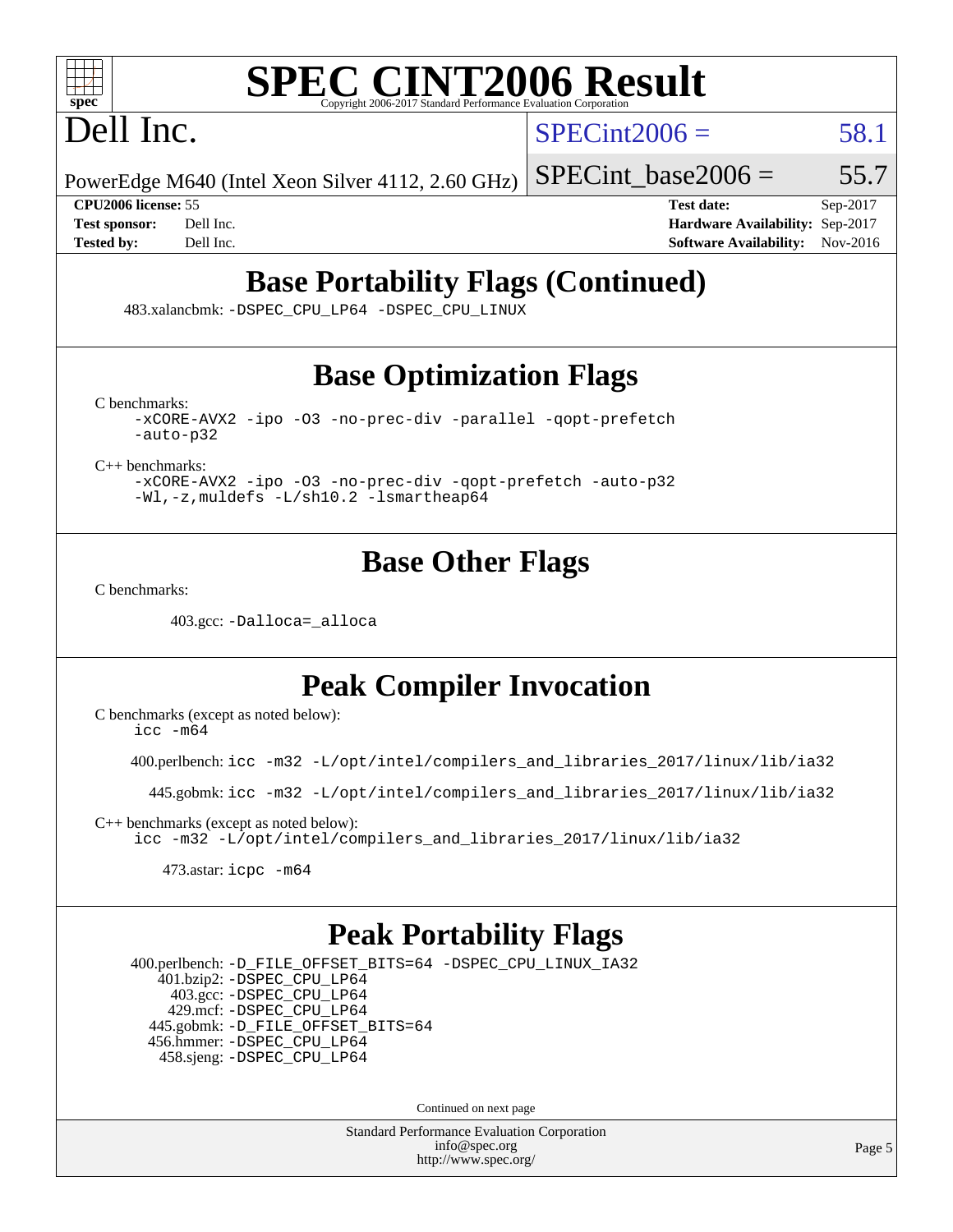

### **[SPEC CINT2006 Result](http://www.spec.org/auto/cpu2006/Docs/result-fields.html#SPECCINT2006Result)** Copyright 2006-2017 Standard Performance Evaluation C

Dell Inc.

 $SPECint2006 = 58.1$  $SPECint2006 = 58.1$ 

PowerEdge M640 (Intel Xeon Silver 4112, 2.60 GHz)

SPECint base2006 =  $55.7$ 

**[CPU2006 license:](http://www.spec.org/auto/cpu2006/Docs/result-fields.html#CPU2006license)** 55 **[Test date:](http://www.spec.org/auto/cpu2006/Docs/result-fields.html#Testdate)** Sep-2017 **[Test sponsor:](http://www.spec.org/auto/cpu2006/Docs/result-fields.html#Testsponsor)** Dell Inc. **[Hardware Availability:](http://www.spec.org/auto/cpu2006/Docs/result-fields.html#HardwareAvailability)** Sep-2017 **[Tested by:](http://www.spec.org/auto/cpu2006/Docs/result-fields.html#Testedby)** Dell Inc. **[Software Availability:](http://www.spec.org/auto/cpu2006/Docs/result-fields.html#SoftwareAvailability)** Nov-2016

# **[Peak Portability Flags \(Continued\)](http://www.spec.org/auto/cpu2006/Docs/result-fields.html#PeakPortabilityFlags)**

 462.libquantum: [-DSPEC\\_CPU\\_LP64](http://www.spec.org/cpu2006/results/res2017q4/cpu2006-20170918-49859.flags.html#suite_peakPORTABILITY462_libquantum_DSPEC_CPU_LP64) [-DSPEC\\_CPU\\_LINUX](http://www.spec.org/cpu2006/results/res2017q4/cpu2006-20170918-49859.flags.html#b462.libquantum_peakCPORTABILITY_DSPEC_CPU_LINUX) 464.h264ref: [-DSPEC\\_CPU\\_LP64](http://www.spec.org/cpu2006/results/res2017q4/cpu2006-20170918-49859.flags.html#suite_peakPORTABILITY464_h264ref_DSPEC_CPU_LP64) 471.omnetpp: [-D\\_FILE\\_OFFSET\\_BITS=64](http://www.spec.org/cpu2006/results/res2017q4/cpu2006-20170918-49859.flags.html#user_peakPORTABILITY471_omnetpp_file_offset_bits_64_438cf9856305ebd76870a2c6dc2689ab) 473.astar: [-DSPEC\\_CPU\\_LP64](http://www.spec.org/cpu2006/results/res2017q4/cpu2006-20170918-49859.flags.html#suite_peakPORTABILITY473_astar_DSPEC_CPU_LP64) 483.xalancbmk: [-D\\_FILE\\_OFFSET\\_BITS=64](http://www.spec.org/cpu2006/results/res2017q4/cpu2006-20170918-49859.flags.html#user_peakPORTABILITY483_xalancbmk_file_offset_bits_64_438cf9856305ebd76870a2c6dc2689ab) [-DSPEC\\_CPU\\_LINUX](http://www.spec.org/cpu2006/results/res2017q4/cpu2006-20170918-49859.flags.html#b483.xalancbmk_peakCXXPORTABILITY_DSPEC_CPU_LINUX)

# **[Peak Optimization Flags](http://www.spec.org/auto/cpu2006/Docs/result-fields.html#PeakOptimizationFlags)**

[C benchmarks](http://www.spec.org/auto/cpu2006/Docs/result-fields.html#Cbenchmarks):

 400.perlbench: [-prof-gen](http://www.spec.org/cpu2006/results/res2017q4/cpu2006-20170918-49859.flags.html#user_peakPASS1_CFLAGSPASS1_LDCFLAGS400_perlbench_prof_gen_e43856698f6ca7b7e442dfd80e94a8fc)(pass 1) [-prof-use](http://www.spec.org/cpu2006/results/res2017q4/cpu2006-20170918-49859.flags.html#user_peakPASS2_CFLAGSPASS2_LDCFLAGS400_perlbench_prof_use_bccf7792157ff70d64e32fe3e1250b55)(pass 2) [-xCORE-AVX2](http://www.spec.org/cpu2006/results/res2017q4/cpu2006-20170918-49859.flags.html#user_peakPASS2_CFLAGSPASS2_LDCFLAGS400_perlbench_f-xCORE-AVX2)(pass 2) [-par-num-threads=1](http://www.spec.org/cpu2006/results/res2017q4/cpu2006-20170918-49859.flags.html#user_peakPASS1_CFLAGSPASS1_LDCFLAGS400_perlbench_par_num_threads_786a6ff141b4e9e90432e998842df6c2)(pass 1) [-ipo](http://www.spec.org/cpu2006/results/res2017q4/cpu2006-20170918-49859.flags.html#user_peakPASS2_CFLAGSPASS2_LDCFLAGS400_perlbench_f-ipo)(pass 2) [-O3](http://www.spec.org/cpu2006/results/res2017q4/cpu2006-20170918-49859.flags.html#user_peakPASS2_CFLAGSPASS2_LDCFLAGS400_perlbench_f-O3)(pass 2) [-no-prec-div](http://www.spec.org/cpu2006/results/res2017q4/cpu2006-20170918-49859.flags.html#user_peakPASS2_CFLAGSPASS2_LDCFLAGS400_perlbench_f-no-prec-div)(pass 2) [-qopt-prefetch](http://www.spec.org/cpu2006/results/res2017q4/cpu2006-20170918-49859.flags.html#user_peakCOPTIMIZE400_perlbench_f-qopt-prefetch) 401.bzip2: [-prof-gen](http://www.spec.org/cpu2006/results/res2017q4/cpu2006-20170918-49859.flags.html#user_peakPASS1_CFLAGSPASS1_LDCFLAGS401_bzip2_prof_gen_e43856698f6ca7b7e442dfd80e94a8fc)(pass 1) [-prof-use](http://www.spec.org/cpu2006/results/res2017q4/cpu2006-20170918-49859.flags.html#user_peakPASS2_CFLAGSPASS2_LDCFLAGS401_bzip2_prof_use_bccf7792157ff70d64e32fe3e1250b55)(pass 2) [-xCORE-AVX2](http://www.spec.org/cpu2006/results/res2017q4/cpu2006-20170918-49859.flags.html#user_peakPASS2_CFLAGSPASS2_LDCFLAGS401_bzip2_f-xCORE-AVX2)(pass 2) [-par-num-threads=1](http://www.spec.org/cpu2006/results/res2017q4/cpu2006-20170918-49859.flags.html#user_peakPASS1_CFLAGSPASS1_LDCFLAGS401_bzip2_par_num_threads_786a6ff141b4e9e90432e998842df6c2)(pass 1) [-ipo](http://www.spec.org/cpu2006/results/res2017q4/cpu2006-20170918-49859.flags.html#user_peakPASS2_CFLAGSPASS2_LDCFLAGS401_bzip2_f-ipo)(pass 2) [-O3](http://www.spec.org/cpu2006/results/res2017q4/cpu2006-20170918-49859.flags.html#user_peakPASS2_CFLAGSPASS2_LDCFLAGS401_bzip2_f-O3)(pass 2) [-no-prec-div](http://www.spec.org/cpu2006/results/res2017q4/cpu2006-20170918-49859.flags.html#user_peakCOPTIMIZEPASS2_CFLAGSPASS2_LDCFLAGS401_bzip2_f-no-prec-div) [-auto-ilp32](http://www.spec.org/cpu2006/results/res2017q4/cpu2006-20170918-49859.flags.html#user_peakCOPTIMIZE401_bzip2_f-auto-ilp32) [-qopt-prefetch](http://www.spec.org/cpu2006/results/res2017q4/cpu2006-20170918-49859.flags.html#user_peakCOPTIMIZE401_bzip2_f-qopt-prefetch)  $403.\text{gcc: basepeak}$  = yes 429.mcf: [-xCORE-AVX2](http://www.spec.org/cpu2006/results/res2017q4/cpu2006-20170918-49859.flags.html#user_peakOPTIMIZE429_mcf_f-xCORE-AVX2) [-ipo](http://www.spec.org/cpu2006/results/res2017q4/cpu2006-20170918-49859.flags.html#user_peakOPTIMIZE429_mcf_f-ipo) [-O3](http://www.spec.org/cpu2006/results/res2017q4/cpu2006-20170918-49859.flags.html#user_peakOPTIMIZE429_mcf_f-O3) [-no-prec-div](http://www.spec.org/cpu2006/results/res2017q4/cpu2006-20170918-49859.flags.html#user_peakOPTIMIZE429_mcf_f-no-prec-div) [-parallel](http://www.spec.org/cpu2006/results/res2017q4/cpu2006-20170918-49859.flags.html#user_peakCOPTIMIZE429_mcf_f-parallel) [-qopt-prefetch](http://www.spec.org/cpu2006/results/res2017q4/cpu2006-20170918-49859.flags.html#user_peakCOPTIMIZE429_mcf_f-qopt-prefetch) [-auto-p32](http://www.spec.org/cpu2006/results/res2017q4/cpu2006-20170918-49859.flags.html#user_peakCOPTIMIZE429_mcf_f-auto-p32) 445.gobmk: [-prof-gen](http://www.spec.org/cpu2006/results/res2017q4/cpu2006-20170918-49859.flags.html#user_peakPASS1_CFLAGSPASS1_LDCFLAGS445_gobmk_prof_gen_e43856698f6ca7b7e442dfd80e94a8fc)(pass 1) [-prof-use](http://www.spec.org/cpu2006/results/res2017q4/cpu2006-20170918-49859.flags.html#user_peakPASS2_CFLAGSPASS2_LDCFLAGS445_gobmk_prof_use_bccf7792157ff70d64e32fe3e1250b55)(pass 2) [-xCORE-AVX2](http://www.spec.org/cpu2006/results/res2017q4/cpu2006-20170918-49859.flags.html#user_peakPASS2_CFLAGSPASS2_LDCFLAGS445_gobmk_f-xCORE-AVX2)(pass 2)  $-par-num-threads=1(pass 1) -ipo(pass 2) -O3(pass 2)$  $-par-num-threads=1(pass 1) -ipo(pass 2) -O3(pass 2)$  $-par-num-threads=1(pass 1) -ipo(pass 2) -O3(pass 2)$  $-par-num-threads=1(pass 1) -ipo(pass 2) -O3(pass 2)$  $-par-num-threads=1(pass 1) -ipo(pass 2) -O3(pass 2)$  $-par-num-threads=1(pass 1) -ipo(pass 2) -O3(pass 2)$ [-no-prec-div](http://www.spec.org/cpu2006/results/res2017q4/cpu2006-20170918-49859.flags.html#user_peakPASS2_CFLAGSPASS2_LDCFLAGS445_gobmk_f-no-prec-div)(pass 2) 456.hmmer: basepeak = yes 458.sjeng: [-prof-gen](http://www.spec.org/cpu2006/results/res2017q4/cpu2006-20170918-49859.flags.html#user_peakPASS1_CFLAGSPASS1_LDCFLAGS458_sjeng_prof_gen_e43856698f6ca7b7e442dfd80e94a8fc)(pass 1) [-prof-use](http://www.spec.org/cpu2006/results/res2017q4/cpu2006-20170918-49859.flags.html#user_peakPASS2_CFLAGSPASS2_LDCFLAGS458_sjeng_prof_use_bccf7792157ff70d64e32fe3e1250b55)(pass 2) [-xCORE-AVX2](http://www.spec.org/cpu2006/results/res2017q4/cpu2006-20170918-49859.flags.html#user_peakPASS2_CFLAGSPASS2_LDCFLAGS458_sjeng_f-xCORE-AVX2)(pass 2)  $-$ par-num-threads=1(pass 1)  $-$ ipo(pass 2)  $-$ O3(pass 2) [-no-prec-div](http://www.spec.org/cpu2006/results/res2017q4/cpu2006-20170918-49859.flags.html#user_peakPASS2_CFLAGSPASS2_LDCFLAGS458_sjeng_f-no-prec-div)(pass 2) [-unroll4](http://www.spec.org/cpu2006/results/res2017q4/cpu2006-20170918-49859.flags.html#user_peakCOPTIMIZE458_sjeng_f-unroll_4e5e4ed65b7fd20bdcd365bec371b81f) 462.libquantum: basepeak = yes  $464.h264$ ref: basepeak = yes [C++ benchmarks:](http://www.spec.org/auto/cpu2006/Docs/result-fields.html#CXXbenchmarks) 471.omnetpp:  $-prof-qen(pass 1)$   $-prof-use(pass 2)$  $-prof-use(pass 2)$   $-xCORE-AVX2(pass 2)$  $-xCORE-AVX2(pass 2)$  $-$ par-num-threads=1(pass 1)  $-$ ipo(pass 2)  $-$ O3(pass 2) [-no-prec-div](http://www.spec.org/cpu2006/results/res2017q4/cpu2006-20170918-49859.flags.html#user_peakPASS2_CXXFLAGSPASS2_LDCXXFLAGS471_omnetpp_f-no-prec-div)(pass 2) [-qopt-ra-region-strategy=block](http://www.spec.org/cpu2006/results/res2017q4/cpu2006-20170918-49859.flags.html#user_peakCXXOPTIMIZE471_omnetpp_f-qopt-ra-region-strategy_0f7b543d62da454b380160c0e3b28f94) [-Wl,-z,muldefs](http://www.spec.org/cpu2006/results/res2017q4/cpu2006-20170918-49859.flags.html#user_peakEXTRA_LDFLAGS471_omnetpp_link_force_multiple1_74079c344b956b9658436fd1b6dd3a8a) [-L/sh10.2 -lsmartheap](http://www.spec.org/cpu2006/results/res2017q4/cpu2006-20170918-49859.flags.html#user_peakEXTRA_LIBS471_omnetpp_SmartHeap_b831f2d313e2fffa6dfe3f00ffc1f1c0) 473.astar: [-xCORE-AVX2](http://www.spec.org/cpu2006/results/res2017q4/cpu2006-20170918-49859.flags.html#user_peakOPTIMIZE473_astar_f-xCORE-AVX2) [-ipo](http://www.spec.org/cpu2006/results/res2017q4/cpu2006-20170918-49859.flags.html#user_peakOPTIMIZE473_astar_f-ipo) [-O3](http://www.spec.org/cpu2006/results/res2017q4/cpu2006-20170918-49859.flags.html#user_peakOPTIMIZE473_astar_f-O3) [-no-prec-div](http://www.spec.org/cpu2006/results/res2017q4/cpu2006-20170918-49859.flags.html#user_peakOPTIMIZE473_astar_f-no-prec-div) [-qopt-prefetch](http://www.spec.org/cpu2006/results/res2017q4/cpu2006-20170918-49859.flags.html#user_peakCXXOPTIMIZE473_astar_f-qopt-prefetch) [-auto-p32](http://www.spec.org/cpu2006/results/res2017q4/cpu2006-20170918-49859.flags.html#user_peakCXXOPTIMIZE473_astar_f-auto-p32) [-Wl,-z,muldefs](http://www.spec.org/cpu2006/results/res2017q4/cpu2006-20170918-49859.flags.html#user_peakEXTRA_LDFLAGS473_astar_link_force_multiple1_74079c344b956b9658436fd1b6dd3a8a) [-L/sh10.2 -lsmartheap64](http://www.spec.org/cpu2006/results/res2017q4/cpu2006-20170918-49859.flags.html#user_peakEXTRA_LIBS473_astar_SmartHeap64_63911d860fc08c15fa1d5bf319b9d8d5) Continued on next page